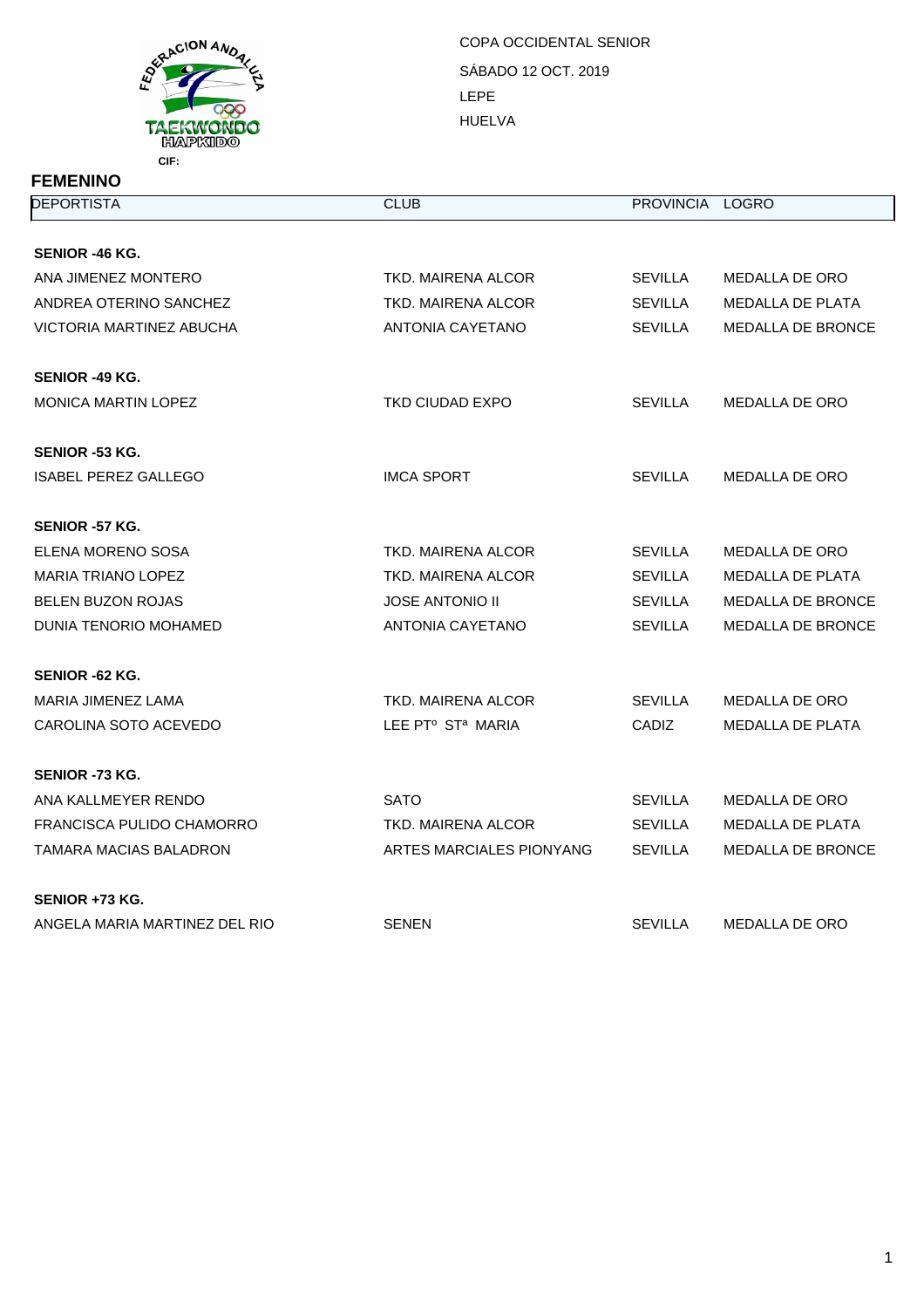

## **MASCULINO**

SÁBADO 12 OCT. 2019 LEPE HUELVA COPA OCCIDENTAL SENIOR

| <b>DEPORTISTA</b>                     | <b>CLUB</b>                               | PROVINCIA LOGRO |                          |
|---------------------------------------|-------------------------------------------|-----------------|--------------------------|
| <b>SENIOR -87 KG.</b>                 |                                           |                 |                          |
| ALVARO LEO APARICIO                   | TAEKWONDO ALJAMAR                         | <b>SEVILLA</b>  | MEDALLA DE ORO           |
| LUIS MIGUEL LOPEZ TOLEDO              | <b>TKD. MAIRENA ALCOR</b>                 | <b>SEVILLA</b>  | MEDALLA DE PLATA         |
| ALEJANDRO CARAVACA GALVEZ             | LEMUS-HAN                                 | CADIZ           | <b>MEDALLA DE BRONCE</b> |
| <b>SENIOR -80 KG.</b>                 |                                           |                 |                          |
| JOSE ANGEL PEREZ VALDERRAMA           | <b>MASTER KIM</b>                         | <b>SEVILLA</b>  | MEDALLA DE ORO           |
| ADOLFO ADAN VAZQUEZ RIVERO            | TAEKWONDO ALJAMAR                         | <b>SEVILLA</b>  | MEDALLA DE PLATA         |
| <b>FRANCISCO JAVIER RINCON DIAZ</b>   | <b>TAEKWONDO SUBAK</b>                    | <b>SEVILLA</b>  | <b>MEDALLA DE BRONCE</b> |
| MARIO VALADEZ GIL                     | LEE PT <sup>o</sup> ST <sup>a</sup> MARIA | CADIZ           | <b>MEDALLA DE BRONCE</b> |
| <b>SENIOR -74 KG.</b>                 |                                           |                 |                          |
| CARLOS JESUS GUTIERREZ GONZALEZ       | TKD. MAIRENA ALCOR                        | <b>SEVILLA</b>  | MEDALLA DE ORO           |
| PEDRO GOMEZ RODRIGUEZ                 | <b>TAEKWONDO ILYO</b>                     | <b>SEVILLA</b>  | <b>MEDALLA DE PLATA</b>  |
| SAMUEL GUILLEN ALVAREZ                | TKD. MAIRENA ALCOR                        | <b>SEVILLA</b>  | MEDALLA DE BRONCE        |
| FRANCISCO RODRIGUEZ MESA              | <b>SATO</b>                               | <b>SEVILLA</b>  | <b>MEDALLA DE BRONCE</b> |
| <b>SENIOR -68 KG.</b>                 |                                           |                 |                          |
| MANUEL CARLOS PASTOR PARRA            | TKD. MAIRENA ALCOR                        | <b>SEVILLA</b>  | MEDALLA DE ORO           |
| DIEGO RUIZ BERMUDEZ                   | TKD. MAIRENA ALCOR                        | <b>SEVILLA</b>  | <b>MEDALLA DE PLATA</b>  |
| JUAN MANUEL ANDRADE GARCIA            | SATO                                      | <b>SEVILLA</b>  | <b>MEDALLA DE BRONCE</b> |
| <b>FRANCISCO JAVIER MONTES ARENAL</b> | <b>TAEKWONDO KYONGJU</b>                  | <b>SEVILLA</b>  | MEDALLA DE BRONCE        |
| <b>SENIOR -63 KG.</b>                 |                                           |                 |                          |
| AGUSTIN MAYOR LORA                    | TKD. MAIRENA ALCOR                        | <b>SEVILLA</b>  | <b>MEDALLA DE ORO</b>    |
| ALVARO DOMINGUEZ GAVIRA               | TKD. MAIRENA ALCOR                        | <b>SEVILLA</b>  | <b>MEDALLA DE PLATA</b>  |
| <b>IVAN LUQUE RAMOS</b>               | <b>DITAE</b>                              | <b>SEVILLA</b>  | MEDALLA DE BRONCE        |
| <b>SENIOR -58 KG.</b>                 |                                           |                 |                          |
| DAVID JIMENEZ RODRIGUEZ               | TKD. MAIRENA ALCOR                        | <b>SEVILLA</b>  | MEDALLA DE ORO           |
| MIGUEL DOMINGUEZ GAVIRA               | TKD. MAIRENA ALCOR                        | <b>SEVILLA</b>  | MEDALLA DE PLATA         |
| RODRIGO LIZARAZU CORTEZ               | SEUL GYM                                  | CADIZ           | MEDALLA DE BRONCE        |